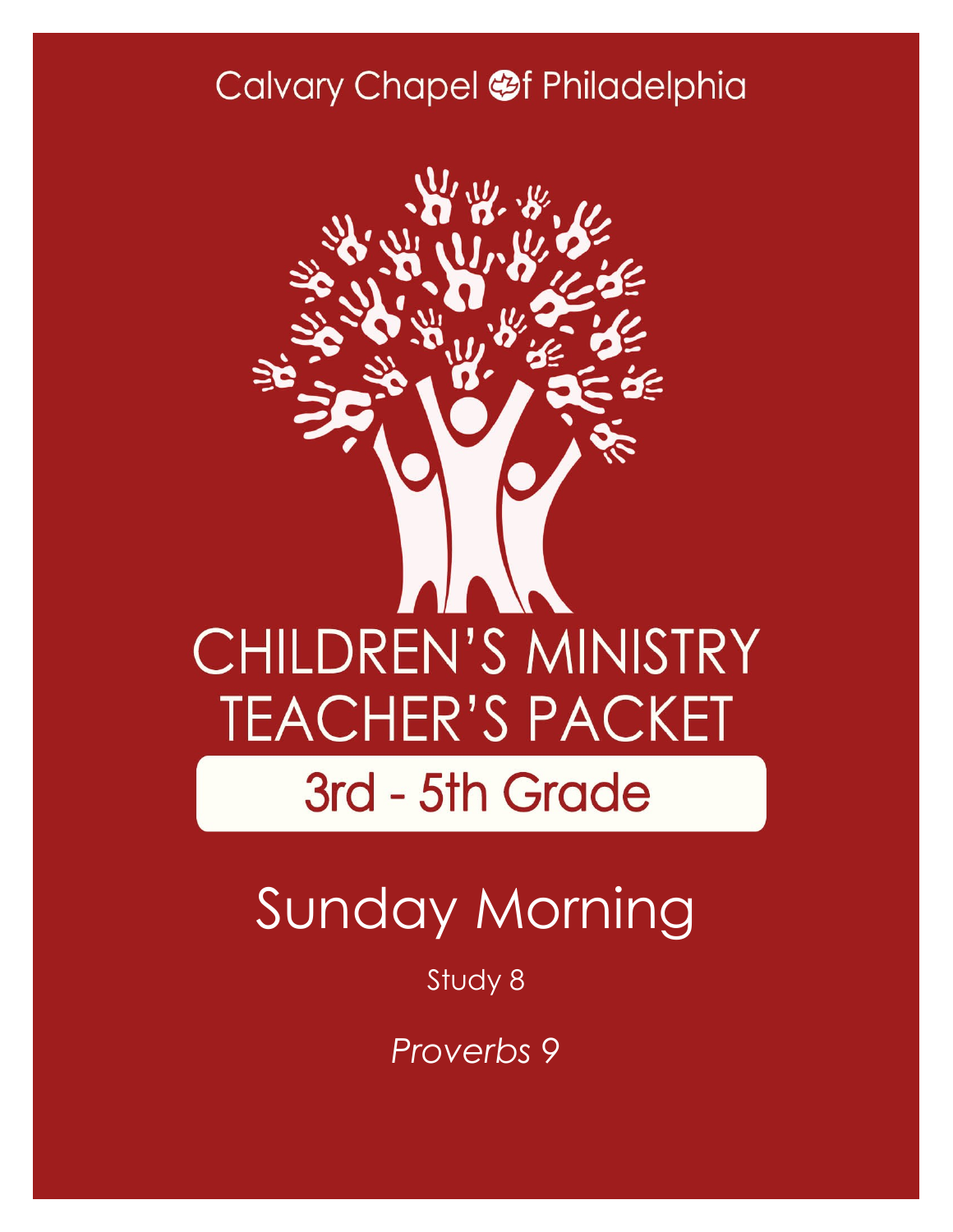### Proverbs 9

The Objective is the key concept for this weeks lesson. It should be the main focus of the study

These are the key verses that you will find helpful in teaching your study this week. The "Main passage" is the basis of the study, where the other verse support the objective of the lesson.

There is a memory verse for the students that relates to every study. If a student can memorize the verse for the following week you may give them a prize from the "reward box" found on your cart.

An introductory activity or question that will settle the class, draw their attention to the study and prepare their hearts for God's Word

**Objective** To show how our reaction to being corrected demonstrates what is stored up in our hearts.

**Key Verses** Proverbs 9:1-12 Luke 6:45

#### **Memory Verse** - Proverbs 1:7

"The fear of the Lord is the beginning of knowledge, but fools despise wisdom and instruction."

(This is a repeat verse from a few weeks ago)

### **Hook**

Review last week's memory verse, Proverbs 8:11.

Select one of the students in the class who is a good sport. Ask them to introduce themselves to the class by saying their name, where they live and their favorite color. On the board deliberately misspell their name and write the wrong town and a different color. When they correct you pretend to ignore them or lightly make fun of them for not knowing their own favorite color.

Now address the class and ask them the correct way that you should have responded to being corrected by the student.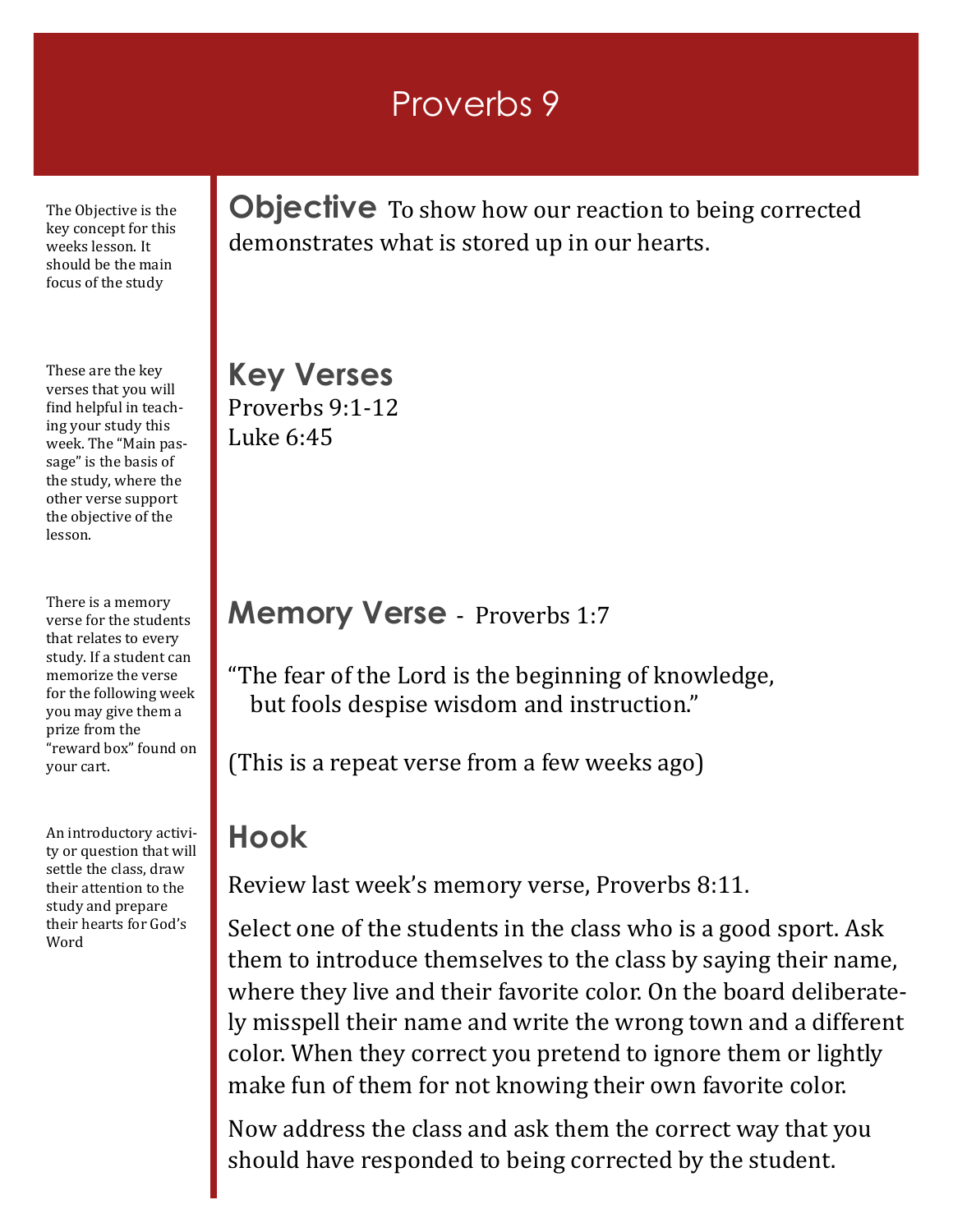What does the Bible say? This is where we will read a passage or series of passages that teach on the subject of the day.

# BOOK

Proverbs 9 is an invitation to partake in wisdom along with an interesting self-diagnostic tool to see the true state of our hearts. It begins with 6 verses that describe wisdom as a queen who has prepared a great banquet feast. She sends out her messengers to everyone saying that anyone who lacks understanding can come to her and freely eat. These verses show us that the Lord's wisdom is offered and available to all. Wisdom is described as the best food that is available. It is like a Thanksgiving dinner feast put before a starving man. The Lord's wisdom doesn't just sustain but it brings joy and lifts up the spirits.

In verses 7-9 we are reminded of Luke 6:45, "Out of the abundance of the heart the mouth speaks." These verses show us that the way we respond to criticism and correction actually shows the world the state of hearts. If we receive a rebuke, listen to it and learn from it, the Scriptures call us wise. If we scoff or mock, or worse, respond in anger, we show that there is something in our heart that still needs to be brought under the subjection of the Holy Spirit.

Verses 10-12 remind us that wisdom and understanding belong to the Lord alone and that it is only by turning to Him that we grow in faith. A principle, not a promise, is given to us in verse 11. If we walk in the Lord's ways and live according to His Word we are likely to avoid things that would unnecessarily cause us harm. This is not a promise of health and prosperity for the believer. The promise that we can trust is that in turning to Christ the uncountable years of eternity will be added to us. If we pay heed to the ultimate piece of wisdom, choosing Christ over the world, we are assured of life everlasting, peace, and joy.

The interpretation/ exegesis of the passage. What does this passage mean? How does this passage apply to my life?

## $\vert$  ( )( )K

One of the most uncomfortable experiences that we ever face is when someone rebukes us for something that we have done wrong. It is unpleasant for so many reasons. We might feel like we have let someone else down, let ourselves down, or lost the trust of someone we love. You might have been disciplined by a teacher, a parent, a grandparent, or even a friend. Proverbs 9 tells us that the way we respond in those situations tells us an awful lot about ourselves.

If someone corrects us we have two options: we can listen to the correction, recognize where we have messed up, and try our best to do things differently from that point on, or we can ignore the person and carry on doing things the same way. If we listen and realize that we have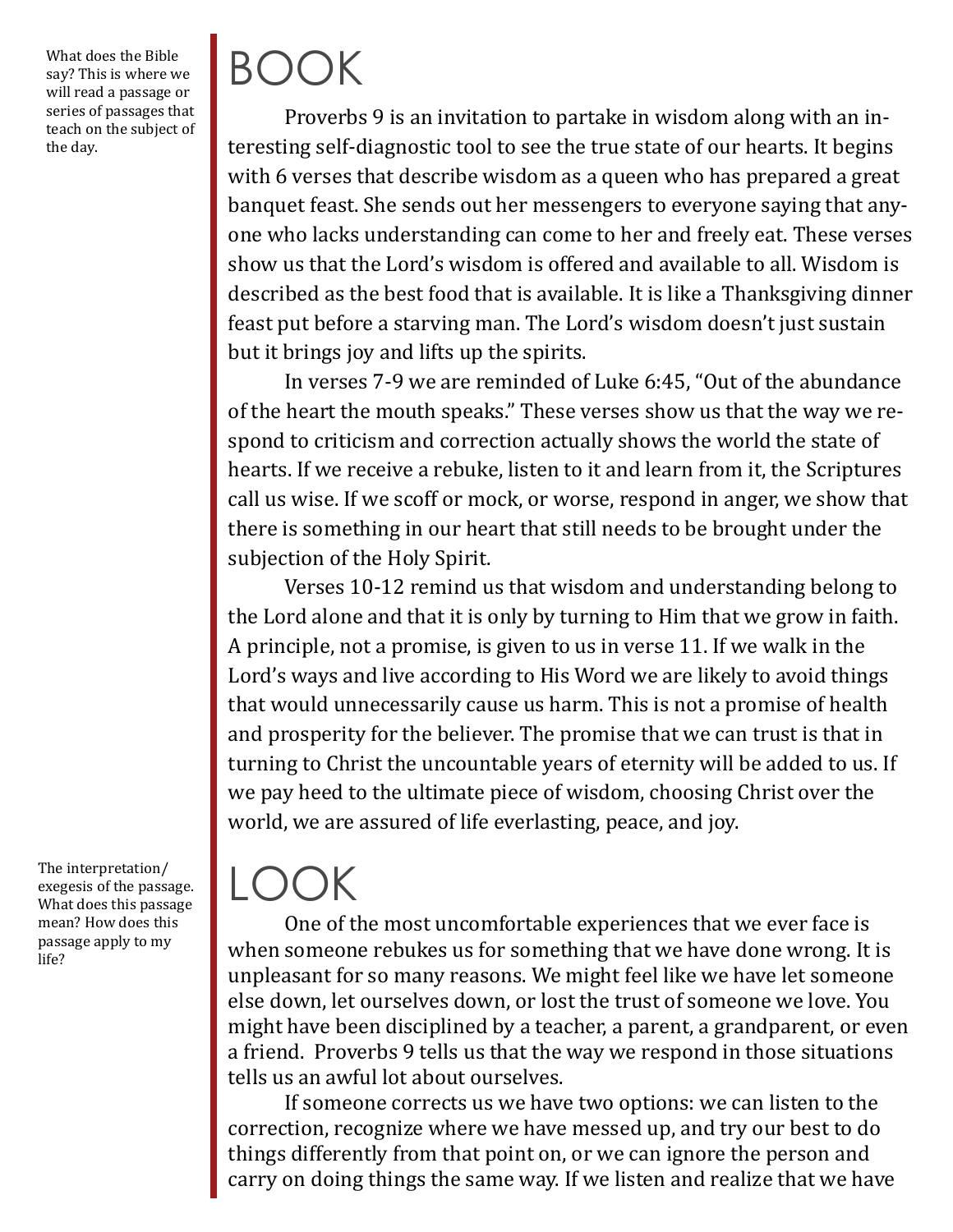# LOOK (Continued)

made a mistake or done the wrong thing, the Scriptures tell us that not only are we being wise by listening, but that we will grow in wisdom and understanding by changing our behavior. If, however, we ignore the rebuke and scoff at or mock the person who is trying to help us, then the Scripture calls us wicked men who shame themselves.

You see, the Bible tells us in Luke 6:45 that, "A good man out of the good treasure of his heart bringeth forth that which is good; and an evil man out of the evil treasure of his heart bringeth forth that which is evil: for of the abundance of the heart his mouth speaketh."

This verse tells us that what is stored up in our hearts is what speak out of our mouths. If we have anger inside of us when we are faced with those kind of difficult situations, we will respond with anger. If we have rudeness and mockery stored up inside of us when we are rebuked, we will mock and ridicule. If we have patience, love, or grace stored up in our hearts, then when we are corrected that same patience, love, and grace will help us to receive whatever it was that we were being corrected for. God's wisdom is available to everyone. The Proverbs often give us interesting analogies to help us understand what wisdom is like. In Proverbs 9 we are told that wisdom is like a queen who holds a giant banquet feast. She sends out her maidens throughout all the land inviting everyone to come in and eat. The feast has the best food, the best drinks, and is placed in the best room of the palace. We are told that eating this food is not only filling and sustaining, but it tastes delicious. God's wisdom is like eating the best food. It makes us strong and gives us energy but it also is a pleasure to partake in.

## TOOK

As a class, memorize Proverbs 1:7.

Ask the class, "When we are being corrected how should we behave? How should we respond? How can we take that correction and use it do the right thing the next time?"

**Pray:** Ask the Lord to reveal the things stored up in our hearts. Ask Him to help us to put those before Him and to bring them under subjection to Him.

**Parent Question:** How do our words (or our response) reveal what is in our hearts?

What is my response to this passage of Scripture? How should my life change according to what this passage teaches me? What are the practical things I can do throughout the week to make this true in my life.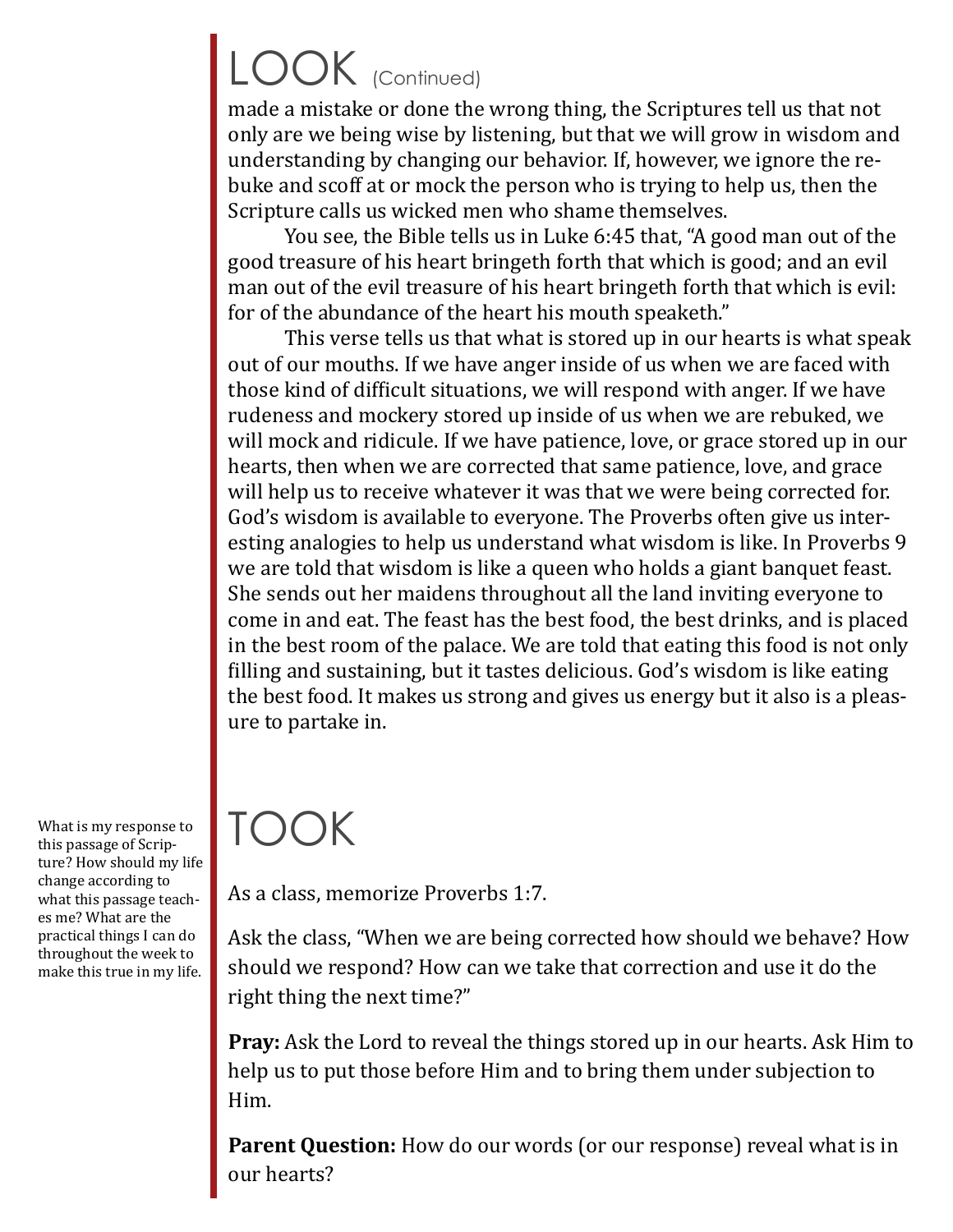# FURTHER STUDY

### **Commentary on Proverbs 9 by Matthew Henry**

#### **Chapter 9**

**Christ and sin are rivals for the soul of man, and here we are told how they both make their court to it, to have the innermost and uppermost place in it. The design of this representation is to set before us life and death, good and evil; and there needs no more than a fair stating of the case to determine us which of those to choose, and surrender our hearts to. They are both brought in making entertainment for the soul, and inviting it to accept of the entertainment; concerning both we are told what the issue will be; and, the matter being thus laid before us, let us consider, take advice, and speak our minds. And we are therefore concerned to put a value upon our own souls, because we see there is such striving for them.**

**I. Christ, under the name of Wisdom, invites us to accept of his entertainment, and so to enter into acquaintance and communion with him (v. 1-6). And having foretold the different success of his invitation (v. 7-9) he shows, in short, what he requires from us (v. 10). and what he designs for us (v. 11), and then leaves it to our choice what we will do (v. 12).**

**II. Sin, under the character of a foolish woman, courts us to accept of her entertainment, and (v. 13-16) pretends it is very charming (v. 17). But Solomon tells us what the reckoning will be (v. 18). And now choose you, this day, whom you will close with.**

**Pro 9:1-12 Wisdom is here introduced as a magnificent and munificent queen, very great and very generous; that Word of God is this Wisdom in which God makes known his goodwill towards men; God the Word is this Wisdom, to whom the Father has committed all judgment. He who, in the chapter before, showed his grandeur and glory as the Creator of the world, here shows his grace and goodness as the Redeemer of it. The word is plural, Wisdoms; for in Christ are hid treasures of wisdom, and in his undertaking appears the manifold wisdom of God in a mystery. Now observe here, I. The rich provision which Wisdom has made for the reception of all those that will be her disciples. This is represented under the similitude of a sumptuous feast, whence it is probable, our Saviour borrowed those parables in which he compared the kingdom of heaven to a great supper, Mt. 22:2; Lu. 14:16. And so it was prophesied of, Isa. 25:6. It is such a feast as Ahasuerus made to show the riches of his glorious kingdom. The grace of the gospel is thus set before us in the ordinance of the Lord's supper. To bid her guests welcome,1. Here is a stately palace provided, v. 1. Wisdom, not finding a house capacious enough for all her guests, has built one on purpose, and, both to strengthen it and to beautify it, she has hewn out her seven pillars, which make it to be very firm, and look very great. Heaven is the house which Wisdom has built to entertain all her guests that are called to the marriage-supper of the Lamb; that is her Father's house, where there are many mansions, and whither she has gone to prepare places for us. She has hanged the earth upon nothing, there in it we have no continuing city; but heaven is a city that has foundations, has pillars. The church is Wisdom's house, to which she invites her guests, supported by the power and promise of God, as by seven pillars. Probably, Solomon refers to the temple which he himself had lately built for the service of religion, and to which he would persuade people to resort, both to worship God and to receive the instructions of Wisdom. Some reckon the schools of the prophets to be here intended.**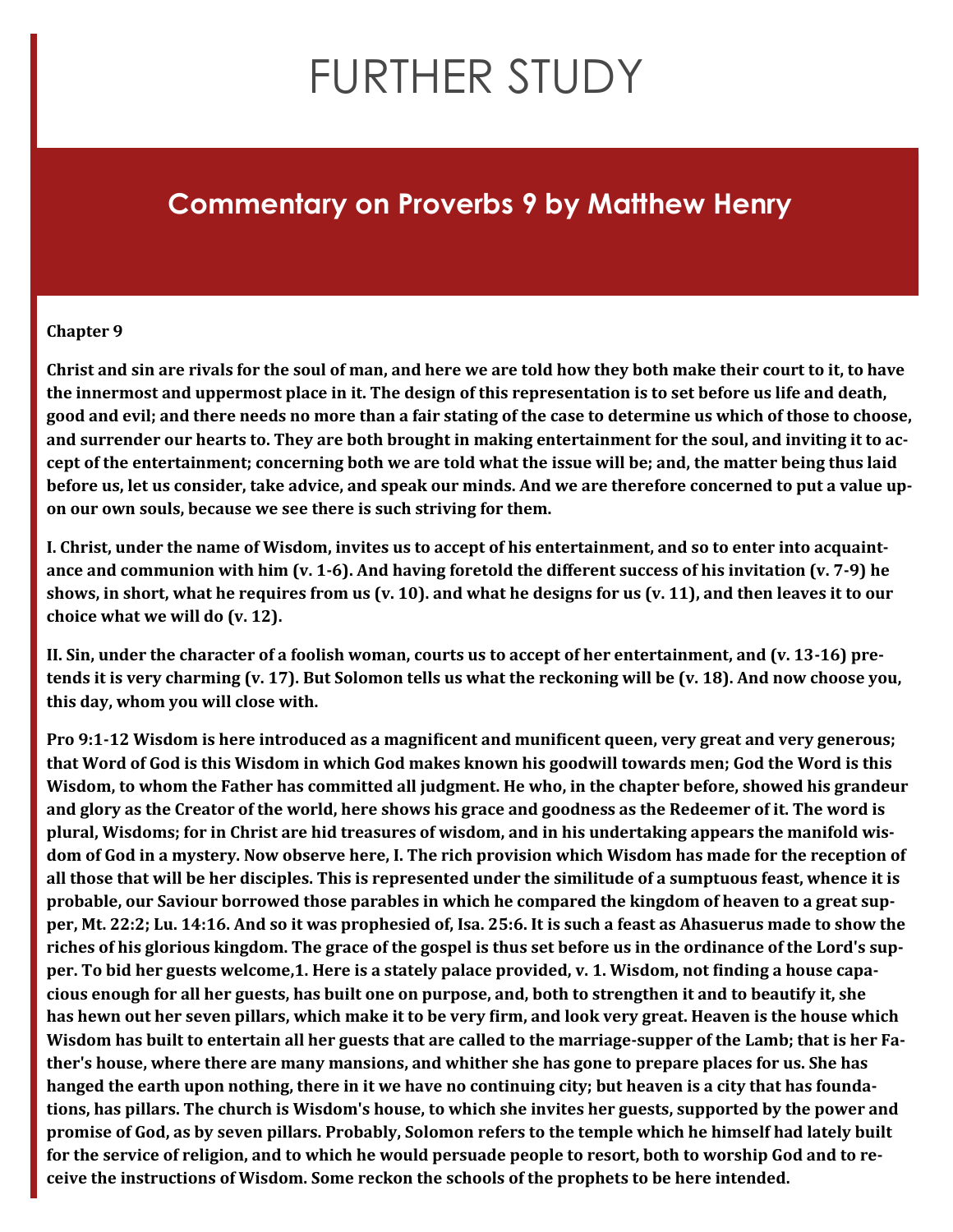**2. Here is a splendid feast got ready (v. 2): She has killed her beasts; she has mingled her wine; plenty of meat and drink are provided, and all of the best. She has killed her sacrifice (so the word is); it is a sumptuous, but a sacred feast, a feast upon a sacrifice. Christ has offered up himself a sacrifice for us, and it is his fleshthat is meat indeed and his blood that is drink indeed. The Lord's supper is a feast of reconciliation and joy upon the sacrifice of atonement. The wine is mingled with something richer than itself, to give it a more than ordinary spirit and flavour. She has completely furnished her table with all the satisfactions that a soul can desirerighteousness and grace, peace and joy, the assurances of God's love, the consolations of the Spirit, and all the pledges and earnests of eternal life. Observe, It is all Wisdom's own doing; she has killed the beasts, she has mingled the wine, which denotes both the love of Christ, who makes the provision (he does not leave it to others, but takes the doing of it into his own hands), and the excellency of the preparation. That must needs be exactly fitted to answer the end which Wisdom herself has the fitting up of.**

**II. The gracious invitation she has given, not to some particular friends, but to all in general, to come and take part of these provisions.**

**1. She employs her servants to carry the invitation round about in the country: She has sent forth her maidens, v. 3. The ministers of the gospel are commissioned and commanded to give notice of the preparations which God has made, in the everlasting covenant, for all those that are willing to come up to the terms of it; and they, with maiden purity, not corrupting themselves or the word of God, and with an exact observance of their orders, are to call upon all they meet with, even in the highways and hedges, to come and feast with Wisdom, for all things are now ready,Lu. 14:23.**

**2. She herself cries upon the highest places of the city, as one earnestly desirous of the welfare of the children of men, and grieved to see them rejecting their own mercies for lying vanities. Our Lord Jesus was himself the publisher of his own gospel; when he had sent forth his disciples he followed them to confirm what they said; nay, it began to be spoken by the Lord, Heb. 2:3. He stood, and cried, Come unto me. We see who invited; now let us observe,**

**(1.) To whom the invitation is given: Whoso is simple and wants understanding,v. 4. If we were to make an entertainment, of all people we should not care for, much less court, the company of such, but rather of philosophers and learned men, that we might hear their wisdom, and whose table-talk would be improving. "Have I need of madmen?' But Wisdom invites such, because what she has to give is what they most need, and it is their welfare that she consults, and aims at, in the preparation and invitation. he that is simple is invited, that he may be made wise, and he that wants a heart (so the word is) let him come hither, and he shall have one. Her preparations are rather physic than food, designed for the most valuable and desirable cure, that of the mind. Whosoever he be, the invitation is general, and excludes none that do not exclude themselves; though they be ever so foolish, yet,**

**[1.] They shall be welcome.**

**[2.] They may be helped; they shall neither be despised nor despaired of. Our Saviour came, not to call the righteous, but sinners, not the wise in their own eyes, who say they see (Jn. 9:41), but the simple, those who are sensible of their simplicity and ashamed of it, and him that is willing tobecome a fool, that he may be wise, 1 Co. 3:18.**

**(2.) What the invitation is.**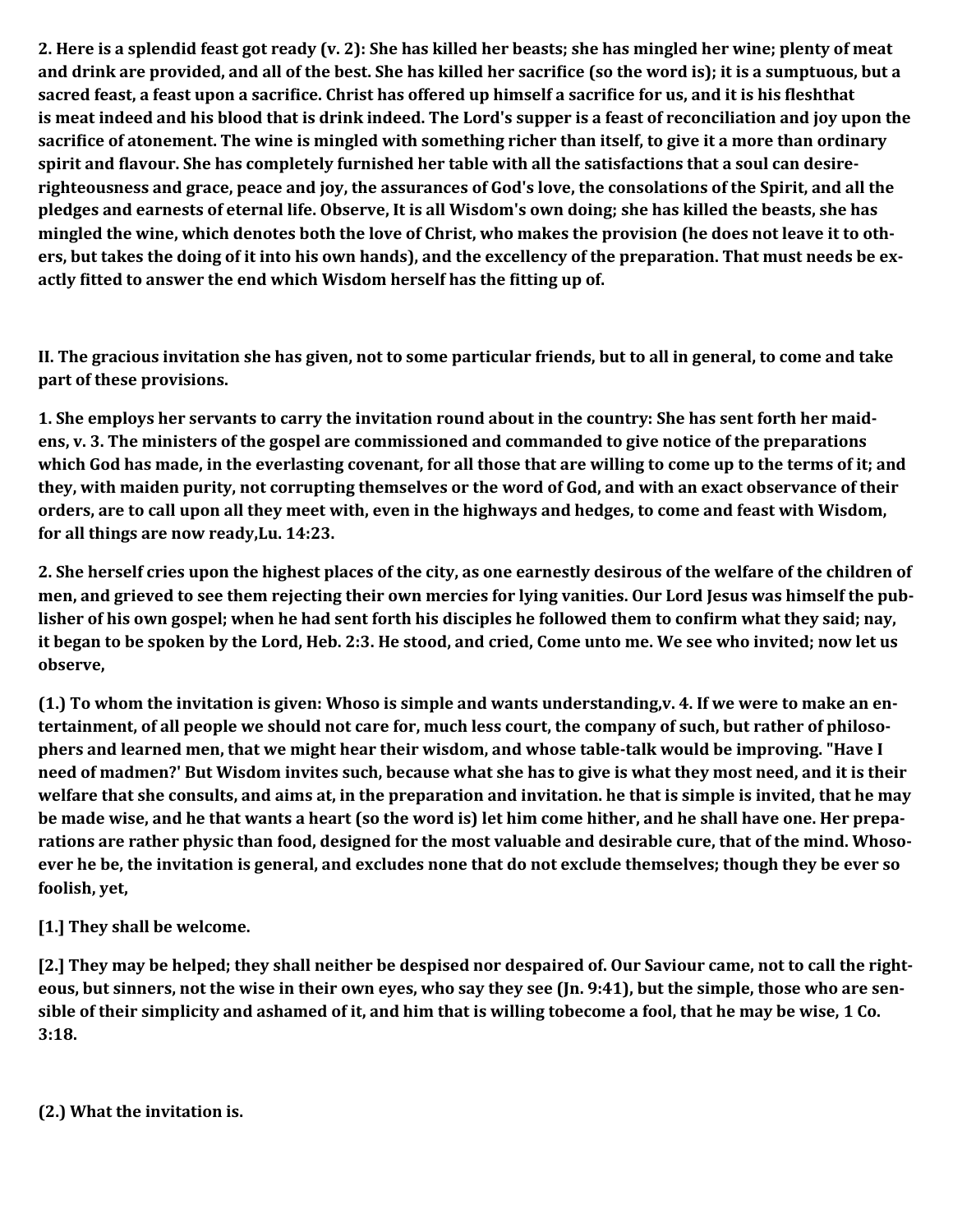**[1.] We are invited to Wisdom's house: Turn in hither. I say we are, for which of us is there that must not own the character of the invited, that are simple and want understanding? Wisdom's doors stand open to such, and she is desirous to have some conversation with them, one word for their good, nor has she any other design upon them.**

**[2.] We are invited to her table (v. 5): Come, eat of my bread, that is, taste of the true pleasures that are to be found in the knowledge and fear of God. By faith acted on the promises of the gospel, applying them to ourselves and taking the comfort of them, we feed, we feast, upon the provisions Christ has made for poor souls. What we eat and drink we make our own, we are nourished and refreshed by it, and so are our souls by the word of God; it has that in it which is meat and drink to those that have understanding.**

**(3.) What is required of those that may have the benefit of this invitation, v. 6.**

**[1.] They must break off from all bad company: "Forsake the foolish,converse not with them, conform not to their ways, have no fellowship with the works of darkness, or with those that deal in such works.' The first step towards virtue is to shun vice, and therefore to shun the vicious. Depart from me, you evil-doers.**

**[2.] They must awake and arise from the dead; they must live, not in pleasure (for those that do so are dead while they live), but in the service of God; for those only that do so live indeed, live to some purpose. "Live not a mere animal-life, as brutes, but now, at length, live the life of men. Live and you shall live; live spiritually, and you shall live eternally,' Eph. 5:14.**

**[3.] They must choose the paths of Wisdom, and keep to them: "Go in the way of understanding; govern thyself henceforward by the rules of religion and right reason.' It is not enough to forsake the foolish, but we must join ourselves with those that walk in wisdom, and walk in the same spirit and steps.**

**III. The instructions which Wisdom gives to the maidens she sends to invite, to the ministers and others, who in their places are endeavouring tot serve her interests and designs. She tells them,**

**1. What their work must be, not only to tell in general what preparation is made for souls, and to give a general offer of it, but they must address themselves to particular persons, must tell them of their faults, reprove, rebuke, v. 7, 8. They must instruct them how to amend-teach, v. 9. The word of God is intended, and therefore so is the ministry of that word, for reproof, for correction, and for instruction in righteousness.**

**2. What different sorts of persons they would meet with, and what course they must take with them, and what success they might expect.**

**(1.) They would meet with some scorners and wicked men who would mock the messengers of the Lord, and misuse them, would laugh those to scorn that invite them to the feast of the Lord, as they did, 2 Chr. 30:10, would treat them spitefully, Mt. 22:6. And, though they are not forbidden to invite those simple ones to Wisdom's house, yet they are advised not to pursue the invitation by reproving and rebuking them. Reprove not a scorner; cast not these pearls before swine, Mt. 7:6. Thus Christ said of the Pharisees, Let them alone,Mt. 15:14. "Do not reprove them.'**

**[1.] "In justice to them, for those have forfeited the favour of further means who scorn the means they have had. Those that are thus filthy, let them be filthy still; those that are joined to idols, let them alone; lo, we turn to the Gentiles.'**

**[2.] "In prudence to yourselves; because, if you reprove them,'**

**First, "You lose your labour, and so get to yourselves shame for the disappointment.'**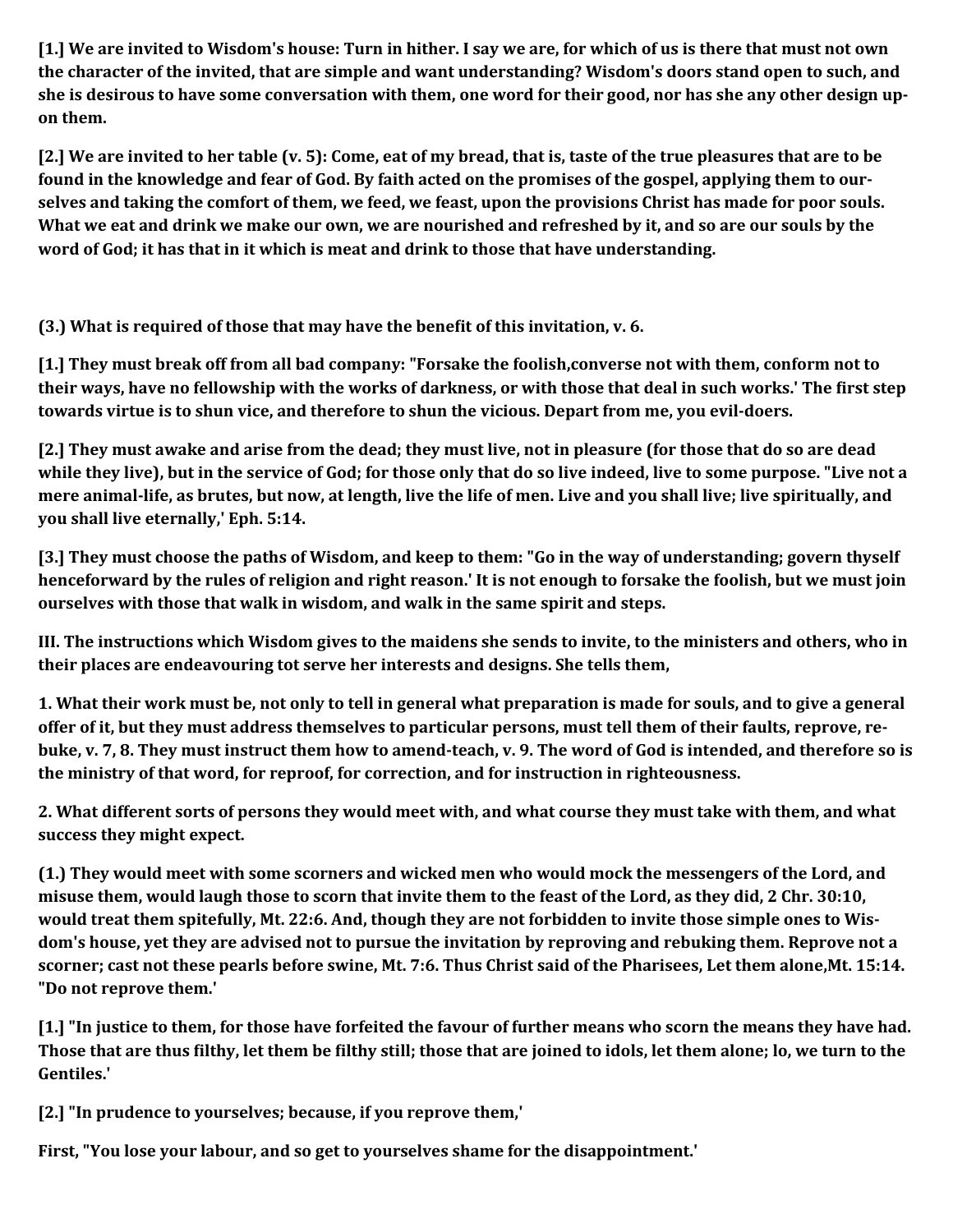**Secondly, "You exasperate them; do it ever so wisely and tenderly, if you do it faithfully, they will hate you, they will load you with reproaches, and say all the ill they can of you, and so you will get a blot; therefore you had better not meddle with them, for your reproofs will be likely to do more hurt than good.'**

**(2.) They would meet with others, who are wise, and good, and just; thanks be to God, all are not scorners. We meet with some who are so wise for themselves, to just to themselves, as to be willing and glad to be taught; and when we meet with such,**

**[1.] If there be occasion, we must reprove them; for wise men are not so perfectly wise but there is that in them which needs a reproof; and we must not connive at any man's faults because we have a veneration for his wisdom, nor must a wise man think that his wisdom exempts him from reproof when he says or does any thing foolishly; but the more wisdom a man has the more desirous he should be to have his weaknesses shown him, because a little folly is a great blemish to him that is in reputation for wisdom and honour.**

**[2.] With our reproofs we must give them instruction, and must teach them, v. 9.**

**[3.] We may expect that our doing so will be taken as a kindness, Ps. 141:5. A wise man will reckon those his friends who deal faithfully with him: "Rebuke such a one, and he will love thee for thy plain dealing, will thank thee, and desire thee to do him the same good turn another time, if there be occasion.' It is as great an instance of wisdom to take a reproof well as to give it well,**

**[4.] Being taken well, it will do good, and answer the intention. A wise manwill be made wiser by the reproofs and instructions that are given him; he willincrease in learning, will grow in knowledge, and so grow in grace. None must think themselves too wise to learn, nor so good that they need not be better and therefore need not be taught. We must still press forward, and follow on to know till we come to the perfect man. Give to a wise man (so it is in the original), give him advice, give him reproof, give him comfort, and he will be yet wiser; give him occasion (so the Septuagint), occasion to show his wisdom, and he will show it, and the acts of wisdom will strengthen the habits.**

**IV. The instructions she gives to those that are invited, which her maidens must inculcate upon them.**

**1. Let them know wherein true wisdom consists, and what will be their entertainment at Wisdom's table, v. 10**

**(1.) The heart must be principled with the fear of God; that is the beginning of wisdom. A reverence of God's majesty, and a dread of his wrath, are that fear of him which is the beginning, the first step towards true religion, whence all other instances of it take rise. This fear may, at first, have torment, but love will, by degrees, cast out the torment of it.**

**(2.) The head must be filled with the knowledge of the things of God. The knowledge of holy things (the word is plural) is understanding, the things pertaining to the service of God (those are called holy things), that pertain to our own sanctification; reproof is called that which is holy, Mt. 7:6. Or the knowledge which holy men have, which was taught by the holy prophets, of those things which holy men spoke as they were moved by the holy Ghost, this is understanding; it is the best and most useful understanding, will stand us in most stead and turn to the best account.**

**2. Let them know what will be advantages of this wisdom (v. 11): "By me thy days shall be multiplied. It will contribute to the health of thy body, and so the years of thy life on earth shall be increased, while men's folly and intemperance shorten their days. It will bring thee to heaven, and there thy days shall be multiplied in infinitum-to infinity, and the years of thy life shall be increased without end.' There is no true wisdom but in the say of religion and no true life but in the end of that way.**

**3. Let them know what will be the consequence of their choosing or refusing this fair offer, v. 12. Here is,**